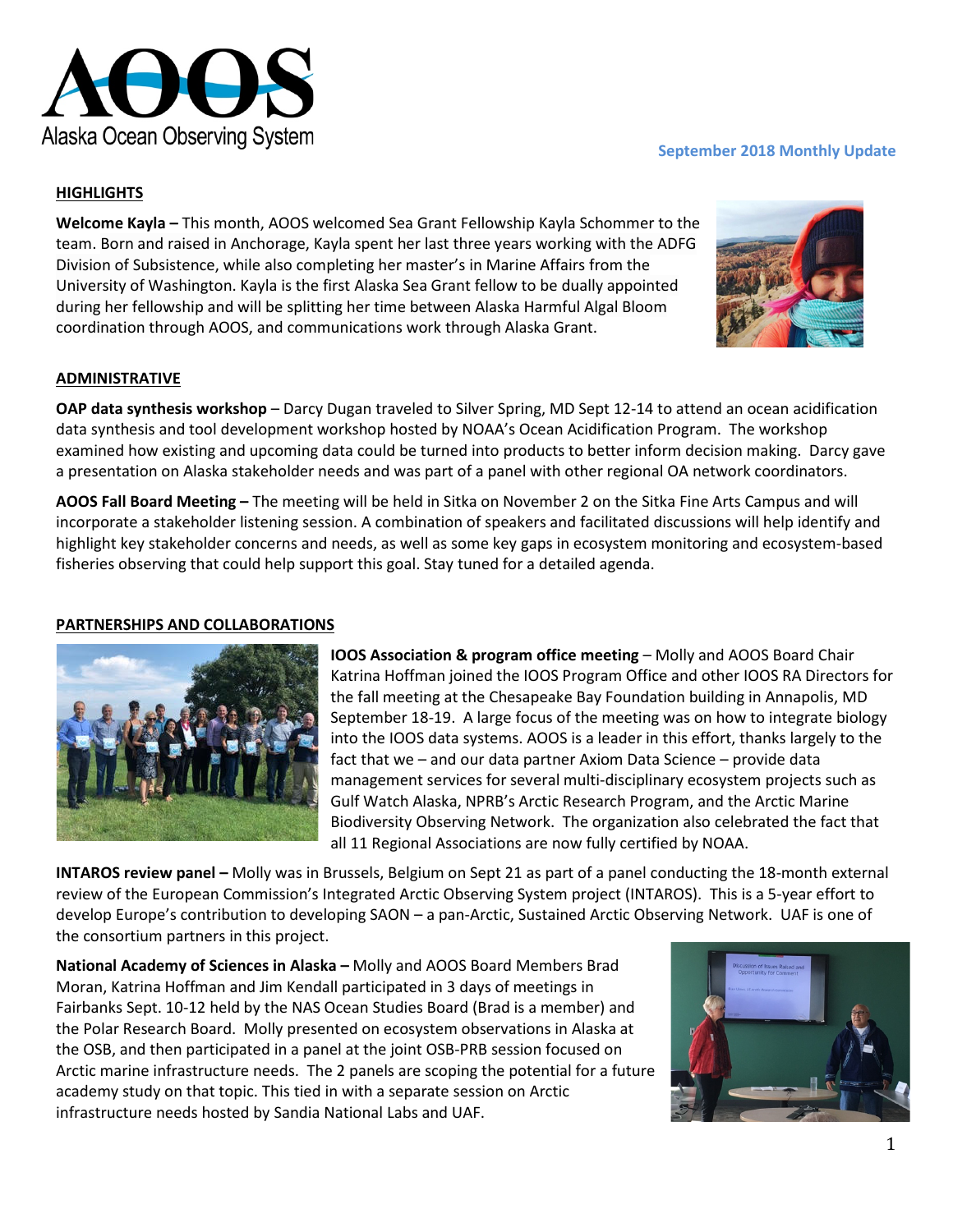**Climate Action Leadership Team –** The team presented its final draft climate change policy and action plan recommendations to Governor Walker on Wednesday, Sept 26. Molly is on the team and serves as co-chair of its Science Advisory Panel along with UAF's Larry Hinzman. See here for *more information*.

**ADAC conference** – Carol participated in a workshop held by the Arctic Domain Awareness Center in Anchorage Sept 18- 20 to address North American Arctic Maritime & Environmental Security. The purpose of the workshop was to gather Arctic minded experts from regional communities, government, maritime operators, academics and industry principally from Canada and the U.S. to collaboratively assess security issues and provide solutions focused on the North American Arctic maritime region.

# **PROJECT HIGHLIGHTS**

**High Frequency Radar Operations and Maintenance –** AOOS has an ongoing project with Seth Danielson at the



University of Fairbanks College of Fisheries and Ocean Sciences (UAF-CFOS) supporting the installation, operation and maintenance of three long-range highfrequency radar (HFR) sites on the northwest coast of Alaska located in Wainwright, Point Barrow, and Cape Simpson. Coastal erosion in the Arctic severely impacted the infrastructure for Cape Simpson, almost resulting in a total loss of equipment and requiring relocation of the site. The Wainwright site has access to grid power and consists of antennae cabled to an electronics chassis while the other two sites do not have access to grid power and, therefore, need to be remotely powered with 4 small wind turbines, a solar array, and a battery bank. Principal Investigator Seth Danielson and Project Assistant Hank Statscewich developed a very cool feat of innovation, engineering and

implementation to relocate the Cape Simpson unit and now have a way of moving these units in the future as needed.

**Freeze-up Detection** – Another AOOS ongoing project with Peter Winsor at UAF-CFOS is supporting the development and testing of an economical sensor package for detecting freeze-up on Arctic shelves. The freeze-up detection buoy that was deployed earlier this summer, and then stopped transmitting within a few days, was successfully retrieved by a later ship in the area. Apparently it had been dragged by an ice floe and resulted in a flooded system.

These two project incidents just highlight the challenges of deploying instruments in the Arctic!

## **OUTREACH**

**Website Remodel –** Work is progressing on revamping the AOOS website. Working with the contractor, staff has decided on a new look and feel to the site and will be working with Axiom next to better integrate the data portal with the website.

**IOOS Outreach Committee** – The meeting for this month included a discussion on some results from the recent round of data portal surveys conducted by the regional associations. The surveys have provided a lot of information and the group is looking at how to incorporate these results into future actions to increase the relevancy of each organization.

**Ocean Acidification eNews** – The Alaska OA Network puts out a monthly eNews and you can read the [September](https://mailchi.mp/aoos/slowing-down-oa-state-policy-and-salmon?e=5b278731cf)  [edition](https://mailchi.mp/aoos/slowing-down-oa-state-policy-and-salmon?e=5b278731cf) here. The highlights for this month include a scientist interview with Darren Pilcher about modeling OA in Alaska, research on clams conducted by UAF at Alutiiq Pride Shellfish Hatchery in Seward, recommendations on OA from the Governor's Climate Action Leadership Team, and a newly funded multi-disciplinary project on OA and Alaska salmon.

**Can Ocean Acidification be slowed down or reversed?** - In the latest edition of the Alaska OA Network's "Ask a Scientist", Brad Warren, the founder and director of Global Ocean Health, takes on this question from the public in 5 minutes. [Watch the video.](https://www.youtube.com/watch?v=FCmF7vo_ujM)